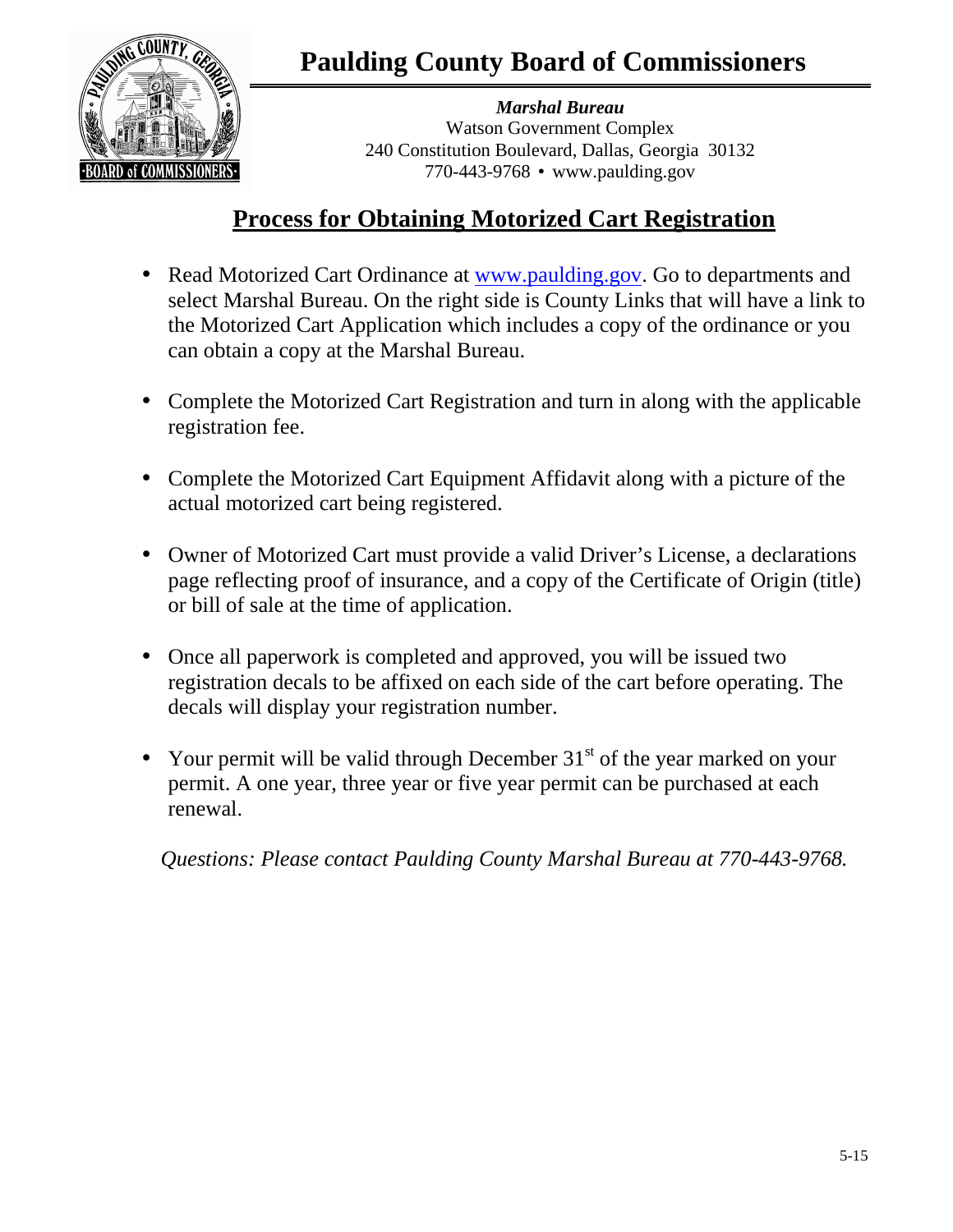

## **Paulding County Board of Commissioners**

*Marshal Bureau*  Watson Government Complex 240 Constitution Boulevard, Dallas, Georgia 30132 770-443-9768 • www.paulding.gov

## **Motorized Cart Registration**

| <b>Registration Number:</b> | <b>Receipt Number:</b> |  |
|-----------------------------|------------------------|--|
|                             |                        |  |

**□** 1 yr. Registration \$15 **□** 3 yr. Registration \$45 **□** 5 yr. Registration \$75

### **CART INFORMATION:**

VIN/Serial #\_\_\_\_\_\_\_\_\_\_\_\_\_\_\_\_\_\_\_\_\_\_\_\_\_\_\_\_ Cart Year\_\_\_\_\_\_\_\_\_\_\_\_\_ Color\_\_\_\_\_\_\_\_\_\_\_

Make\* \_\_\_\_\_\_\_\_\_\_\_\_\_\_\_\_\_\_\_\_\_\_\_\_\_\_\_\_\_\_\_\_\_ Type GAS/ELECTRIC (circle one)

**\*Note:** State Law mandates that motorized carts weigh under 1,300 pounds and **cannot exceed 20 mph.** If your vehicle does not comply, it cannot be legally registered or used on designated roads or recreation paths.

### **OWNER INFORMATION:**

| Physical Address of Owner & Cart |  |
|----------------------------------|--|
|                                  |  |
|                                  |  |
|                                  |  |
|                                  |  |

### **PLEASE READ CAREFULLY:**

I have read the County's Motorized Cart Ordinance. I understand and will abide by Paulding County and state laws pertaining to motorized carts as described in the ordinance. I have obtained the proper insurance requirements as noted in the ordinance and provided a copy with this application. I understand that, as the registered owner, I accept both legal and civil responsibility for any actions committed during the operation and use of the cart and understand I will be charged for any violation of Article IV Sec. 70-101 through 70-110.

\_\_\_\_\_\_\_\_\_\_\_\_\_\_\_\_\_\_\_\_\_\_\_\_\_\_\_\_\_\_\_\_\_\_\_\_\_\_\_\_ \_\_\_\_\_\_\_\_\_\_\_\_\_\_\_\_\_\_\_\_\_\_\_\_\_\_\_\_\_\_\_

Owner Signature Date

\_\_\_\_\_\_\_\_\_\_\_\_\_\_\_\_\_\_\_\_\_\_\_\_\_\_\_\_\_\_\_\_\_\_\_\_\_\_\_\_ \_\_\_\_\_\_\_\_\_\_\_\_\_\_\_\_\_\_\_\_\_\_\_\_\_\_\_\_\_\_\_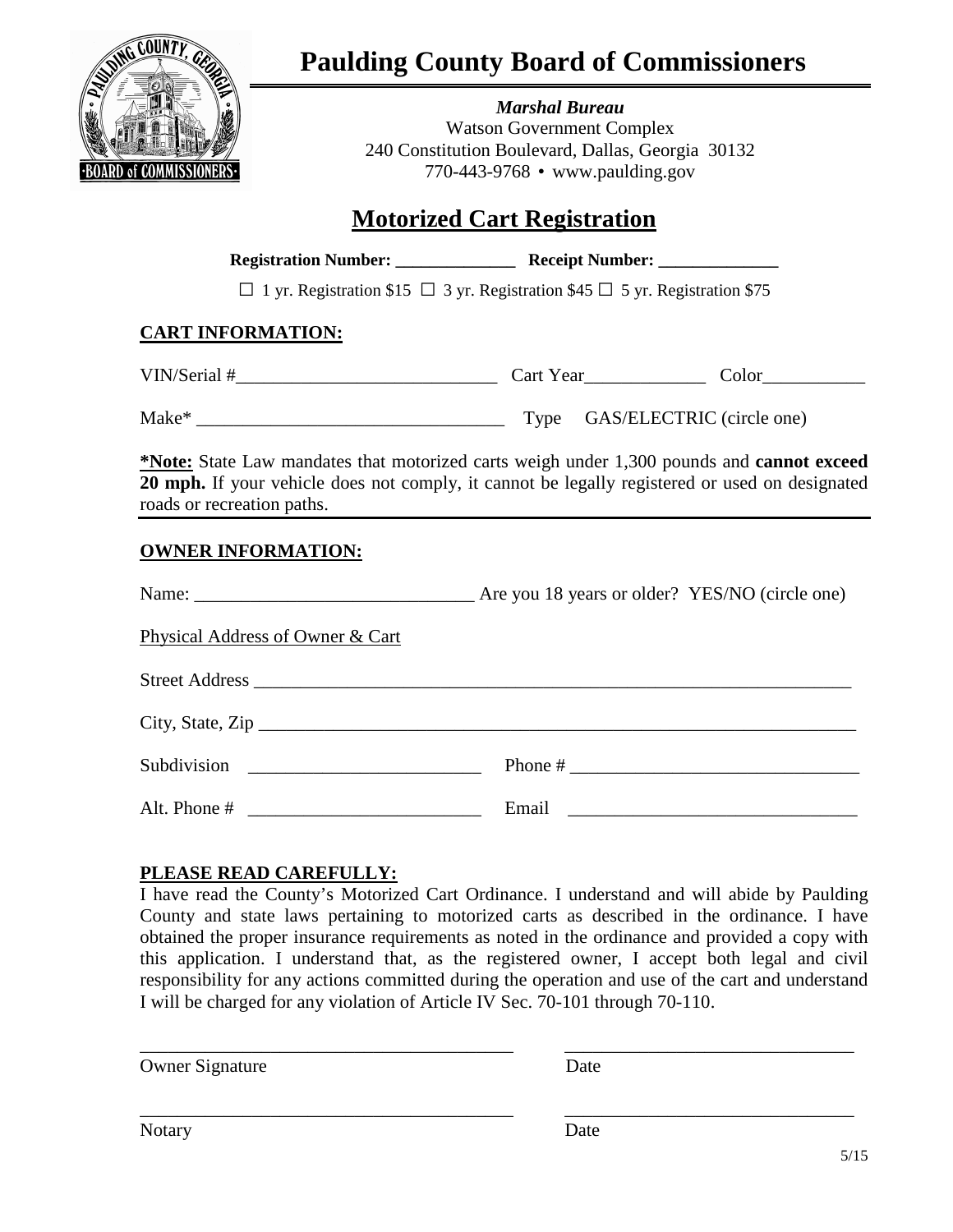

*Marshal Bureau*  Watson Government Complex 240 Constitution Boulevard, Dallas, Georgia 30132 770-443-9768 • www.paulding.gov

## **Motorized Cart Equipment Affidavit**

All motorized carts shall have the following equipment affixed and in good working order per County Ordinance 7-106: (*Please initial each requirement*)

- A braking system for the weight and passenger capacity of the vehicle, including a parking brake;
- \_\_\_\_\_\_\_\_ A reverse warning device functional at all times when the directional control is in the reverse position;
- A main power switch. When the switch is in the "off position," or the key or other device that activates the switch is removed, the motive power circuit shall be inoperative. If the switch uses a key, it shall be removable only in the "off" position;
- Head lamps and tail lamps
- Reflex reflectors
- \_\_\_\_\_\_\_\_ A horn
- A rearview mirror
- Safety warning labels
- Hip restraints and hand holds

In addition to the equipment required above, **gasoline operated motorized carts** shall have the following equipment affixed and in good working order:

An exhaust system, meeting the following specification: 1. The exhaust system shall include the piping leading from the flange of the manifold to and including the muffler and exhaust pipes and shall include any and all parts specified by the manufacturer 2. The exhaust and its elements shall be securely fastened 3. The engine and powered mechanism shall be so equipped, adjusted and tuned as to prevent the escape of excessive smoke or fumes. All motorized carts will have stickers affixed to the back lower left portion of each side of the cart. See attached photo on next page. If the motorized cart is sold, destroyed, or no longer owned by you, you will need to remove the decals and return them to the office. This will ensure the registration does not come back to you in case an incident occurs that requires the cart owner to be held liable for violations and/or damages.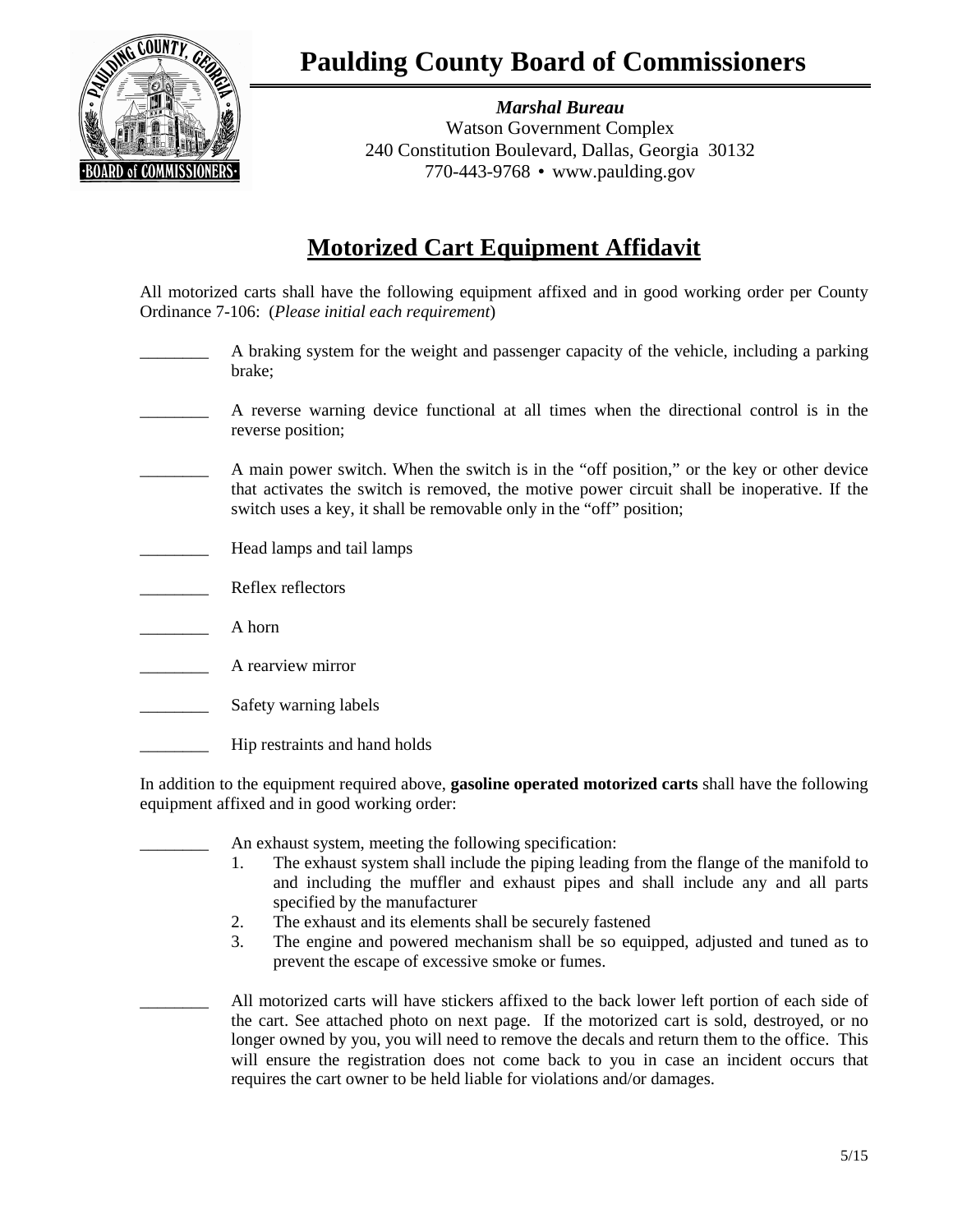

# **Paulding County Board of Commissioners**

*Marshal Bureau*  Watson Government Complex 240 Constitution Boulevard, Dallas, Georgia 30132 770-443-9768 • www.paulding.gov



I have read and understand the above information. I hereby certify that the information contained in this affidavit is true and complete to the best of my knowledge. The Paulding County Marshal Bureau and Paulding County Sheriff's Department are authorized to make any investigations pertaining to the inspection of the information provided above. By signing this affidavit, I understand this is an official document. Any false, fictitious, misleading, or fraudulent statements are subject to punishment under Official Codes of Georgia Title 16, Chapter 10 § 20 as a felony with a penalty of one to five years imprisonment.

\_\_\_\_\_\_\_\_\_\_\_\_\_\_\_\_\_\_\_\_\_\_\_\_\_\_\_\_\_\_\_\_\_\_\_\_\_\_\_\_\_ \_\_\_\_\_\_\_\_\_\_\_\_\_\_\_\_\_\_\_\_\_\_\_\_\_\_\_\_\_\_\_

\_\_\_\_\_\_\_\_\_\_\_\_\_\_\_\_\_\_\_\_\_\_\_\_\_\_\_\_\_\_\_\_\_\_\_\_\_\_\_\_\_ \_\_\_\_\_\_\_\_\_\_\_\_\_\_\_\_\_\_\_\_\_\_\_\_\_\_\_\_\_\_\_

Owner Signature Date

Notary Date **Date**